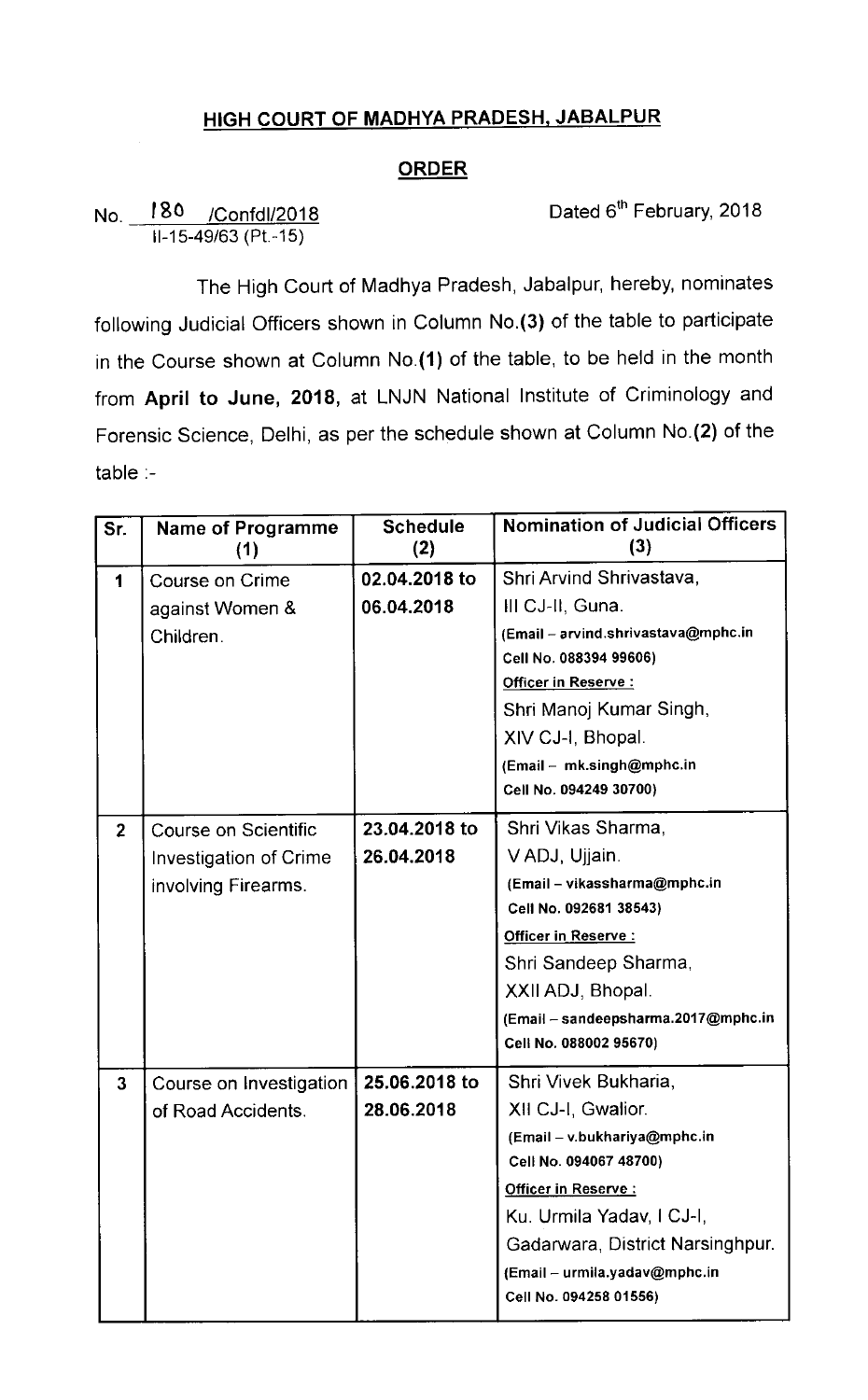BY ORDER

(MOHD. FAHIM ANWAR)  $_{d}$ REGISTRAR GENERAL

Endt. No.  $181$  / Confdl /2018 Dated  $6<sup>th</sup>$  February, 2018 II-15-49/63 (Pt.-15)

Copy forwarded to :-

- 1. The Principal Secretary, Government of M.P., Law & Legislative Affairs Department, Vindhyachal Bhawan, Bhopal for information.
- 2.
- 1. Shri vikas sharma, VADJ, Ujjain.
- 2. Shri Sandeep Sharma, Xxll ADJ, Bhopal.
- 3. Shri Manoj Kumar Singh, XIV CJ-I, Bhopal.
- 4. Shri Vivek Bukhariya, Xll CJ-I, Gwalior.
- 5. Ku. Urmila Yadav, I CJ-I, Gadarwara, District Narsinghpur.
- 6. Shri Arvind Shrivastava, III CJ-II, Guna.

## The nominated Judicial Officers are directed to observe following instructions :-

- To keep themselves in readiness to attend the training programme, on respective dates, on receipt of further communication, either from the High Court of M.P., Jabalpur or from the LNJN National Institute of Criminology and Forensic Science, Delhi.
- To apprise themselves with the information about their acceptance of nomination for the training programme available on the NICFS website www.nicfs.nic.in and proceed, accordingly. The list of nomination can be downloaded under link "Training" about 30 days prior to the Course. A second list if needed will be hosted by the Institute on website 15 days prior to Course.
- Nominated Officers must not proceed without acceptance of nomination.
- Hostel accommodation on single occupancy basis will be provided by the Institute on firm basis to the nominated Officers. Details can be ascertained from hostel warden, Tele fax - 011 - 27525083.
- To claim their dues like lodging, boarding etc. in thelr T.A Bills before the respective District Judge.